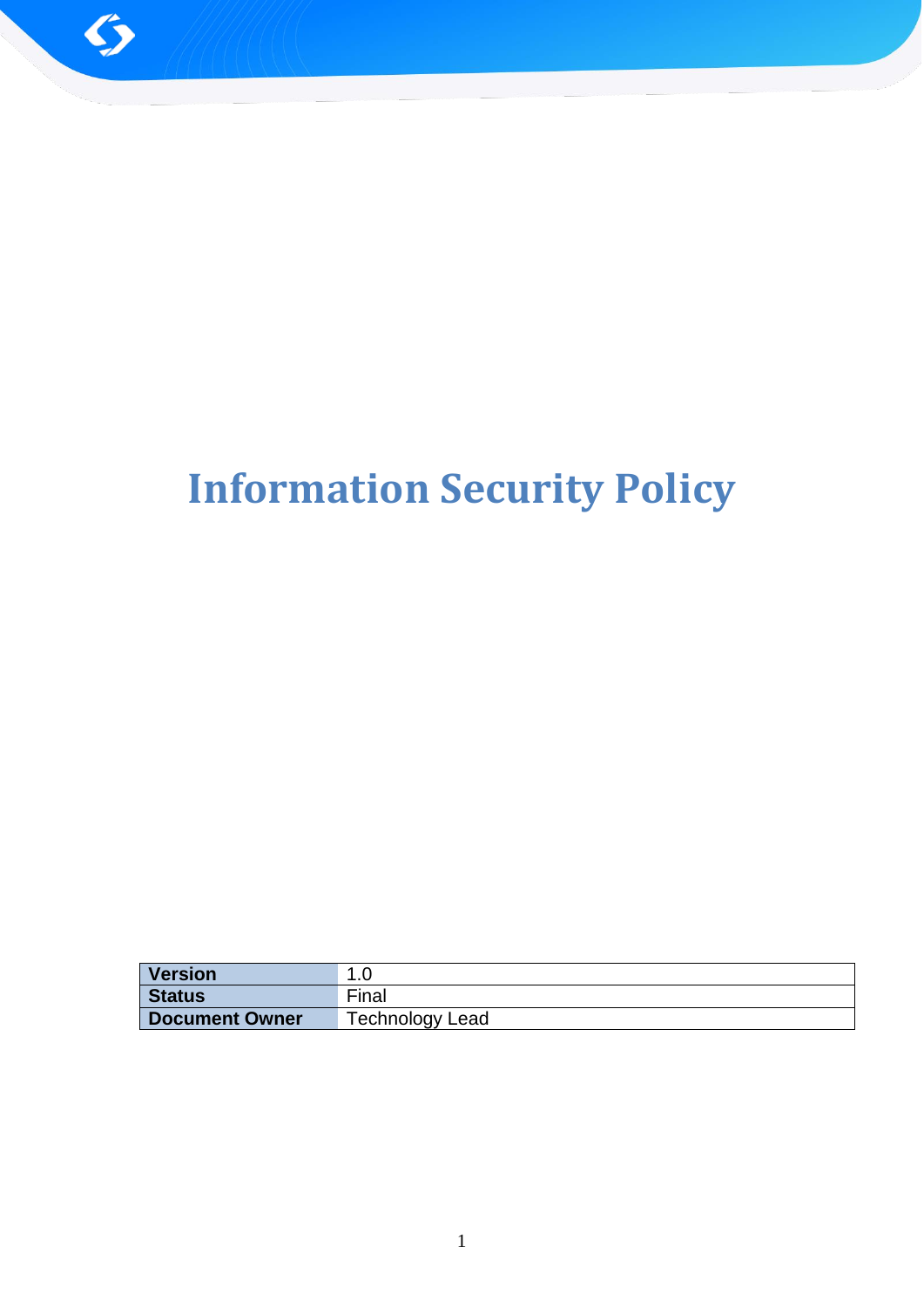

# Document information

| <b>Document type</b>    | Policy                 |
|-------------------------|------------------------|
| <b>Review frequency</b> | Annual                 |
| <b>Reviewer</b>         | <b>Technology Lead</b> |
| <b>Approver</b>         | <b>Billel Ridelle</b>  |
| <b>Next review date</b> | <b>April 2020</b>      |
| <b>Scope</b>            | Sweep – whole company  |

# Authoring history

| <b>Version</b> | Date: | Description:                              | <b>Author</b>  |
|----------------|-------|-------------------------------------------|----------------|
| 0.1            |       | 27/02/2019   Initial draft for discussion | Nicolas Guerin |
| 1.0            |       | 05/03/2019   First version                | Nicolas Guerin |

# Review and approval history

| <b>Version</b> | <b>Date</b> | <b>Description</b>                    | <b>Reviewer / approver</b> |
|----------------|-------------|---------------------------------------|----------------------------|
|                |             | 05/03/2019   Initial approved version | CEO                        |
|                |             |                                       |                            |

| <b>Distribution</b> | Communicated during induction and available on the shared drive. |
|---------------------|------------------------------------------------------------------|
|                     |                                                                  |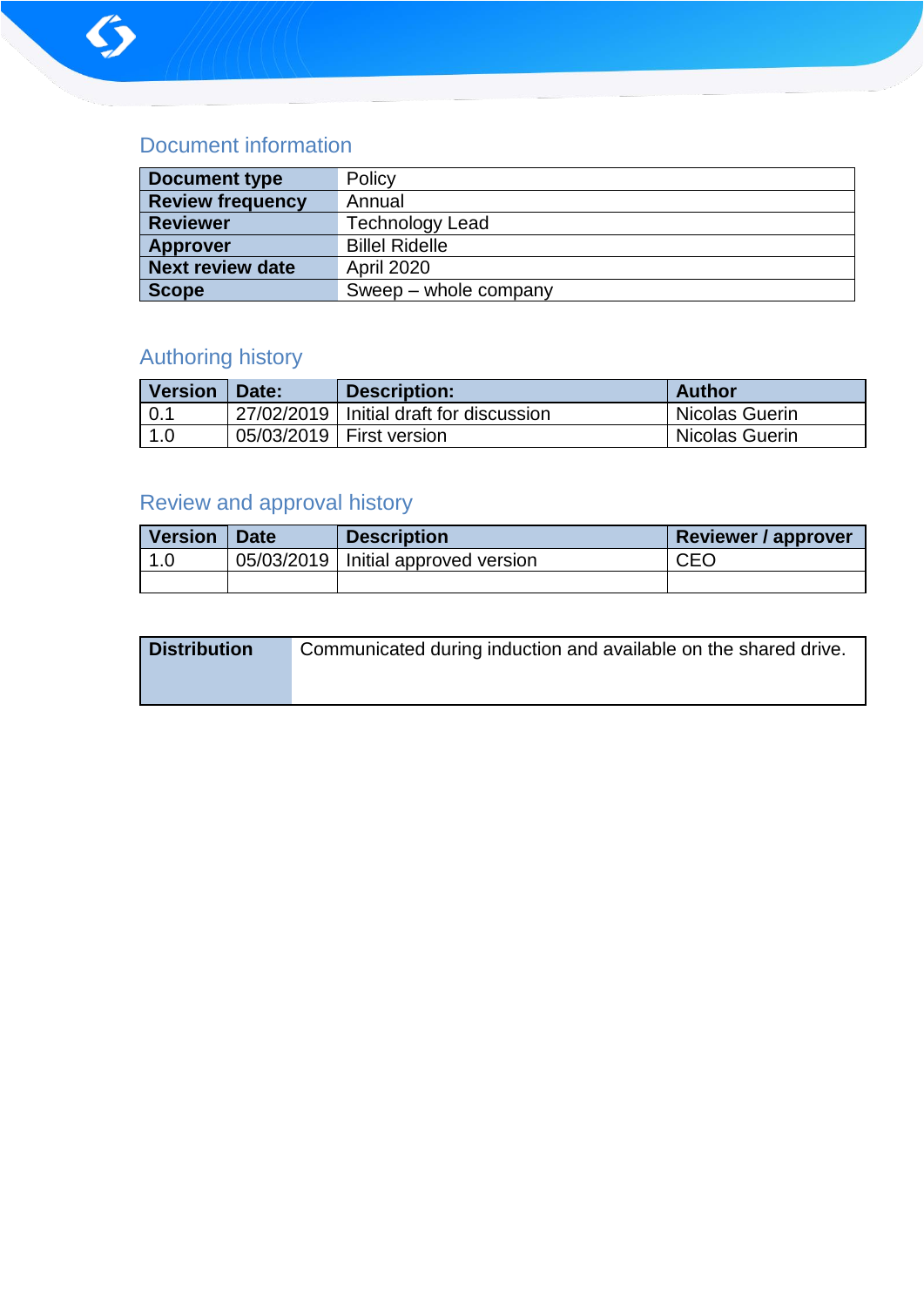

# **Contents**

| 1           |                                                              |  |
|-------------|--------------------------------------------------------------|--|
| 2           |                                                              |  |
| 3           |                                                              |  |
| 4           |                                                              |  |
| 5           |                                                              |  |
| 6           |                                                              |  |
| $7^{\circ}$ | 7.4 Personal devices / Bring Your Own Device (BYOD) 6        |  |
| 8           |                                                              |  |
| 9           | 9.1<br>9.2 Business Continuity and Disaster Recovery Plans 8 |  |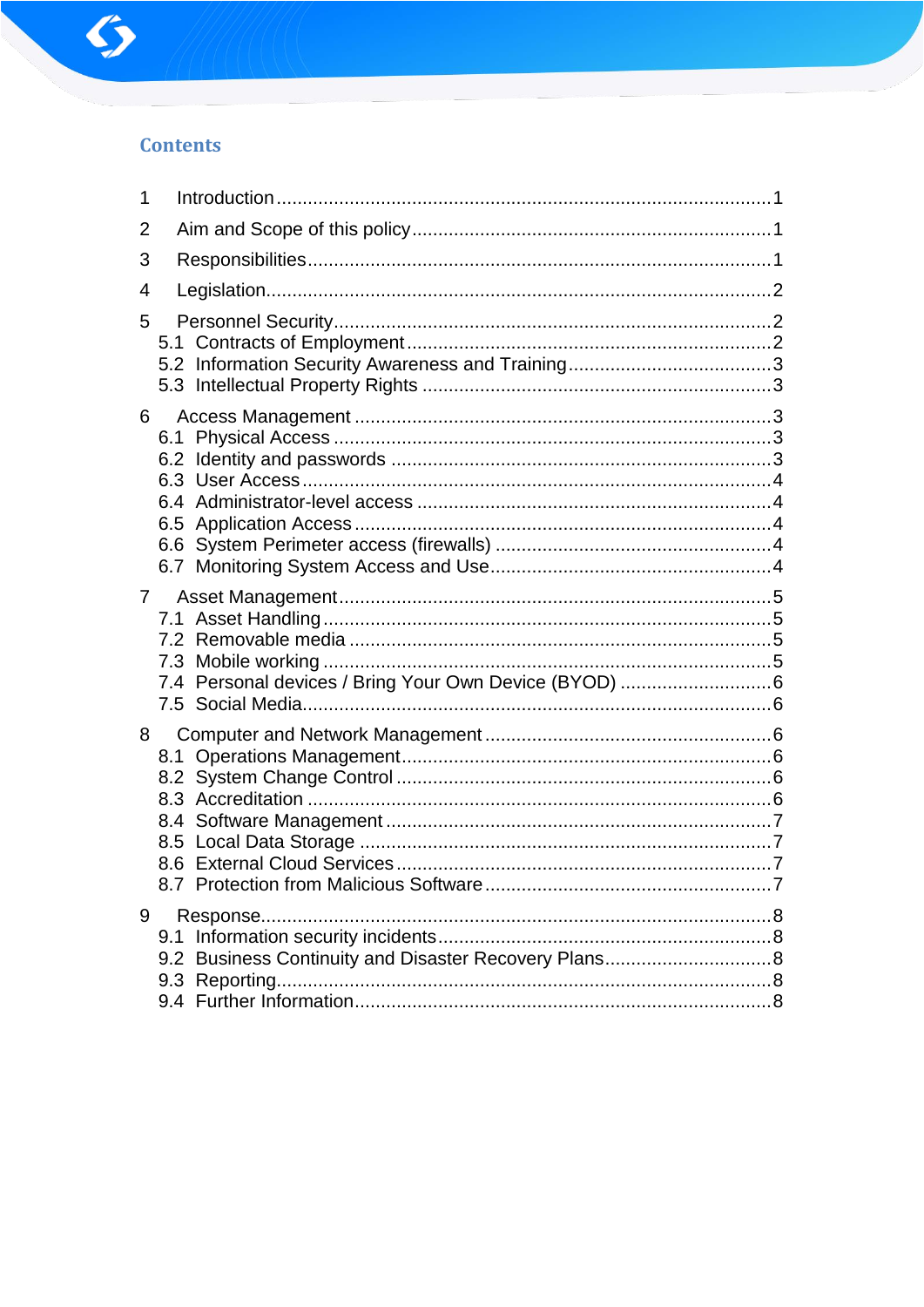

# **1 Introduction**

This information security policy is a key component of Sweep management framework. It sets the requirements and responsibilities for maintaining the security of information within Sweep. This policy may be supported by other policies and by guidance documents to assist putting the policy into practice dayto-day.

This policy applies to anyone who has a business need to handle Sweep's information or equipment, including all employees, contractors, consultants and business partners.

# **2 Aim and Scope of this policy**

The aims of this policy are to set out the rules governing the secure management of our information assets by:

- preserving the **confidentiality, integrity and availability** of our business information;
- ensuring that all members of staff are aware of and fully comply with the relevant **legislation** as described in this and other policies;
- ensuring an approach to security in which all members of staff fully understand their own **responsibilities;**
- creating and maintaining within the organisation a level of **awareness** of the need for information;
- detailing how to **protect** the information assets under our control.

This policy applies to all information/data, information systems, networks, applications, locations and staff, including contractors, consultants and business partners.

# **3 Responsibilities**

Ultimate responsibility for information security rests with the Sweep Chief Executive Officer (CEO), but on a day-to-day basis the Technology Lead (Tech Lead) shall be responsible for managing and implementing the policy and related procedures.

Responsibility for maintaining this Policy, the business Information Risk Register and for recommending appropriate risk management measures is held by Tech Lead. Both the Policy and the Risk Register shall be reviewed by the CEO at least annually.

Line Managers are responsible for ensuring that their permanent staff, temporary staff and contractors are aware of:

- the information security policies applicable in their work areas
- their personal responsibilities for information security
- how to access advice on information security matters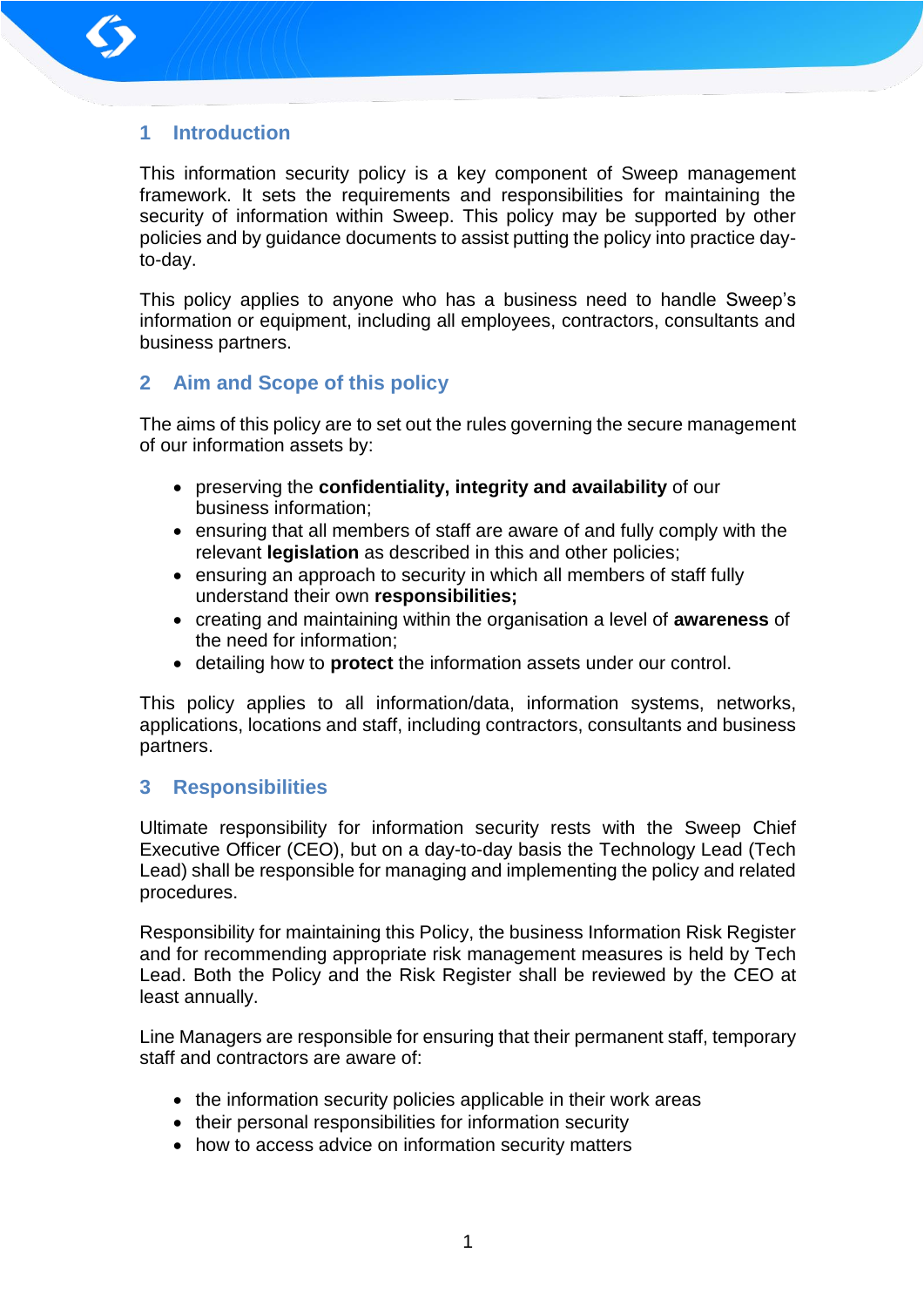

All staff shall comply with the information security policy and must understand their responsibilities to protect the company's data. Failure to do so may result in disciplinary action.

Line managers shall be individually responsible for the security of information within their business area.

Each member of staff shall be responsible for the operational security of the information systems they use.

Each system user shall comply with the security requirements that are currently in force, and shall also ensure that the confidentiality, integrity and availability of the information they use is maintained to the highest standard.

Access to the organisation's information systems by external parties shall only be allowed where a contract that requires compliance with this information security policy is in place. Such a contract shall require that the staff or subcontractors of the external organisation comply with all appropriate security policies.

# **4 Legislation**

Sweep is required to abide by certain UK, European Union and international legislation. It also may be required to comply to certain industry rules and regulations.

The requirement to comply with legislation shall be devolved to employees and agents, who may be held personally accountable for any breaches of information security for which they are responsible.

In particular, Sweep is required to comply with:

- The Data Protection Act (2018);
- The Copyright, Designs and Patents Act (1988);
- The Computer Misuse Act (1990);
- The Health and Safety at Work Act (1974);
- Human Rights Act (1998); and
- Regulation of Investigatory Powers Act 2000.

# **5 Personnel Security**

# **5.1 Contracts of Employment**

Staff security requirements shall be addressed at the recruitment stage and all contracts of employment shall contain a security and confidentiality clause.

References for new staff shall be verified and a passport, driving license or other document shall be provided to confirm identity.

Information security expectations of staff shall be included within appropriate job definitions.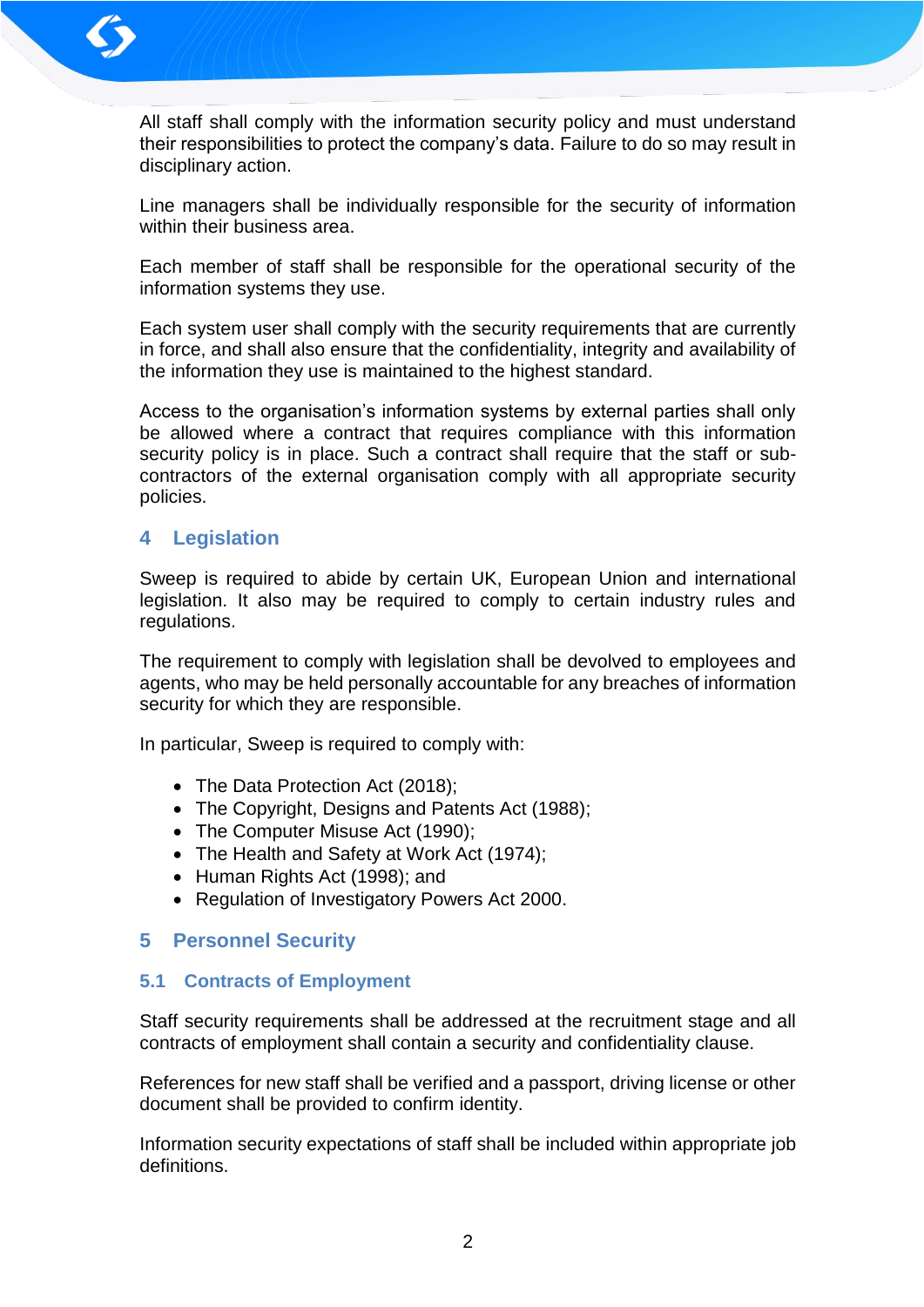

Whenever a staff member leaves the company their accounts will be disabled the same day they leave.

# **5.2 Information Security Awareness and Training**

The aim of the training and awareness programmes are to ensure that the risks presented to information by staff errors and by bad practice are reduced.

Information security awareness training shall be included in the staff induction process and shall be carried out annually for all staff

An on-going awareness programme shall be established and maintained in order to ensure that staff awareness of information security is maintained and updated as necessary.

# **5.3 Intellectual Property Rights**

Sweep shall ensure that all software is properly licensed and approved by the Tech Lead. Individual and Sweep's intellectual property rights shall be protected at all times.

Users breaching this requirement may be subject to disciplinary action.

# **6 Access Management**

#### **6.1 Physical Access**

Only authorised personnel who have a valid and approved business need shall be given access to areas containing information systems or stored data.

#### **6.2 Identity and passwords**

Passwords must offer an adequate level of security to protect systems and data

All passwords shall be ten characters or longer and contain at least two of the following: uppercase letters, lowercase letters and numbers

All administrator-level passwords shall be changed at least every 90 days.

Where available, two-factor authentication shall be used to provide additional security.

All users shall use uniquely named user accounts.

Generic user accounts that are used by more than one person or service shall not be used.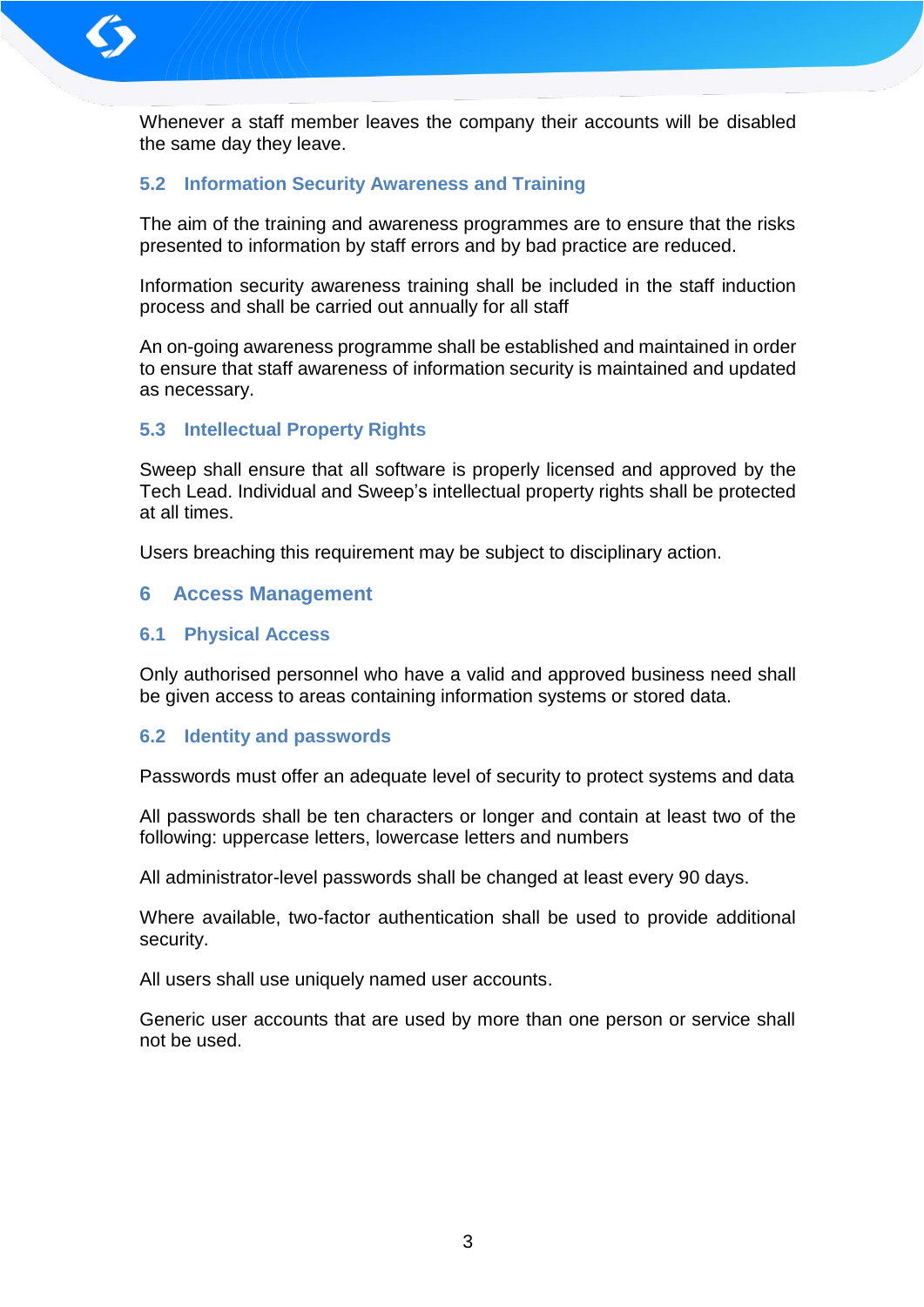

# **6.3 User Access**

Access to information shall be based on the principle of "least privilege" and restricted to authorised users who have a business need to access the information.

# **6.4 Administrator-level access**

Administrator-level access shall only be provided to individuals with a business need who have been authorised by the Tech Lead.

A list of individuals with administrator-level access shall be held by the Tech Lead and shall be reviewed at least annually.

Administrator-level accounts shall not be used for day-to-day activity. Such accounts shall only be used for specific tasks requiring administrator privileges.

# **6.5 Application Access**

Access to data, system utilities and program source libraries shall be controlled and restricted to those authorised users who have a legitimate business need e.g. systems or database administrators.

Authorisation to use an application shall depend on a current licence from the supplier.

# **6.6 System Perimeter access (firewalls)**

The boundary between business systems and the Internet shall be protected by firewalls, which shall be configured to meet the threat and continuously monitored.

All servers, computers, laptops, mobile phones and tablets shall have a firewall enabled, if such a firewall is available and accessible to the device's operating system.

The default password on all firewalls shall be changed to a new password that complies to the password requirements in this policy, and shall be changed regularly

All firewalls shall be configured to block all incoming connections.

If a port is required to be opened for a valid business reason, the change shall be authorised following the system change control process. The port shall be closed when there is no longer a business reason for it to remain open.

# **6.7 Monitoring System Access and Use**

An audit trail of system access and data use by staff shall be maintained wherever practical and reviewed on a regular basis.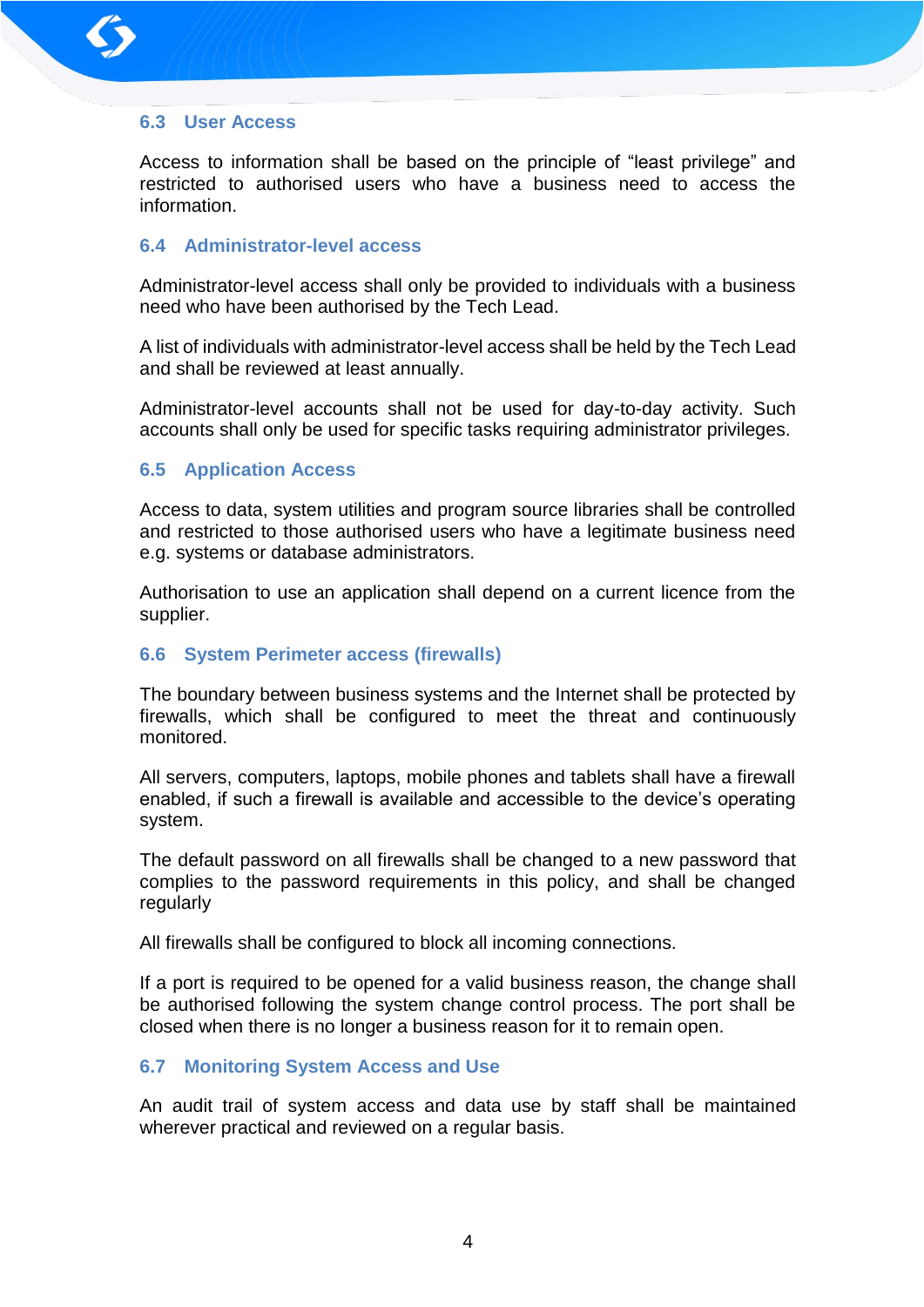

The business reserves the right to monitor and systems or communications activity where it suspects that there has been a breach of policy in accordance with the Regulation of Investigatory Powers Act (2000).

# **7 Asset Management**

# **7.1 Asset Handling**

By default, all business information is considered as confidential. After approval from the Tech Lead or the CEO, an information can be reclassified as public and can be made available publicly through any channels.

Common examples of public information are:

- Details of products and services on the website;
- Published company information:
- Social media updates; or
- Press releases.

All staff are responsible for handling information assets in accordance with this security policy, especially any information defined as "sensitive personal data" under the Data Protection Act.

# **7.2 Removable media**

Removable media (such as USB memory sticks and recordable CDs/DVDs) are not allowed to store business data.

Removable media of all types that contain software or data from external sources, or that has been used on external equipment, require the approval of the Tech Lead before they may be used on business systems. Such media must be scanned by anti-virus before being used.

Where indicated by the risk assessment, systems shall be prevented from using removable media.

Users breaching these requirements may be subject to disciplinary action.

# **7.3 Mobile working**

Where necessary, staff may use company-supplied mobile devices such as phones, tablets and laptops to meet their job role requirements

Use of mobile devices for business purposes (whether business-owned or personal devices) requires the approval of the Tech Lead or the CEO.

Such devices must have anti-malware software installed (if available for the device), must have PIN, password or other authentication configured, must be encrypted (if available for the device) and be capable of being remotely wiped.

Users must inform the Tech Lead or the CEO immediately if the device is lost or stolen and business information must then be remotely wiped from the device.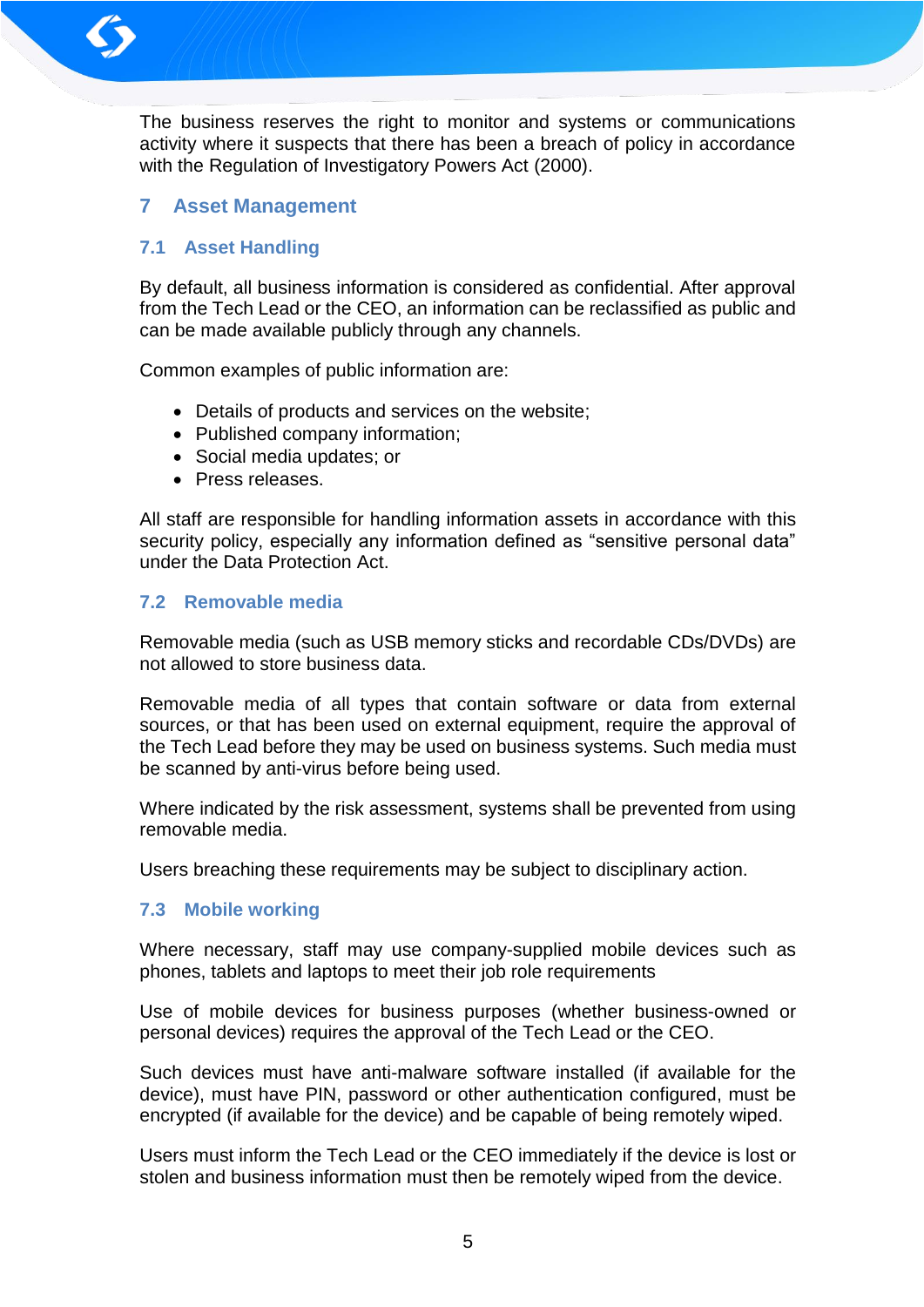

# **7.4 Personal devices / Bring Your Own Device (BYOD)**

Where necessary, staff may use personal mobile phones to access business email. This usage must be authorised by the Tech Lead. The device must be configured to comply with the mobile working section and other relevant sections of this policy.

No other personal devices are to be used to access business information.

# **7.5 Social Media**

Social media may only be used for business purposes by using official business social media accounts with authorisation from the CEO. Users of business social media accounts shall be appropriately trained and be aware of the risks of sharing sensitive information via social media.

Business social media accounts shall be protected by strong passwords in-line with the password requirements for administrator accounts.

Users shall behave responsibly while using any social media whether for business or personal use, bearing in mind that they directly or indirectly represent the company. If in doubt, consult the CEO.

Users breaching this requirement may be subject to disciplinary action.

# **8 Computer and Network Management**

# **8.1 Operations Management**

Management of computers and networks shall be controlled through standard documented procedures that have been authorised by the Tech Lead.

Such procedures shall include the provision of system hardening (i.e. changing default passwords, removing unused software and accounts…).

# **8.2 System Change Control**

Changes to information systems, applications or networks shall be reviewed and approved by the Tech Lead.

# **8.3 Accreditation**

The organisation shall ensure that all new and modified information systems, applications and networks include security provisions.

They must be correctly sized, identify the security requirements, be compatible with existing systems according to an established systems architecture (as required) and be approved by the Tech Lead before they commence operation.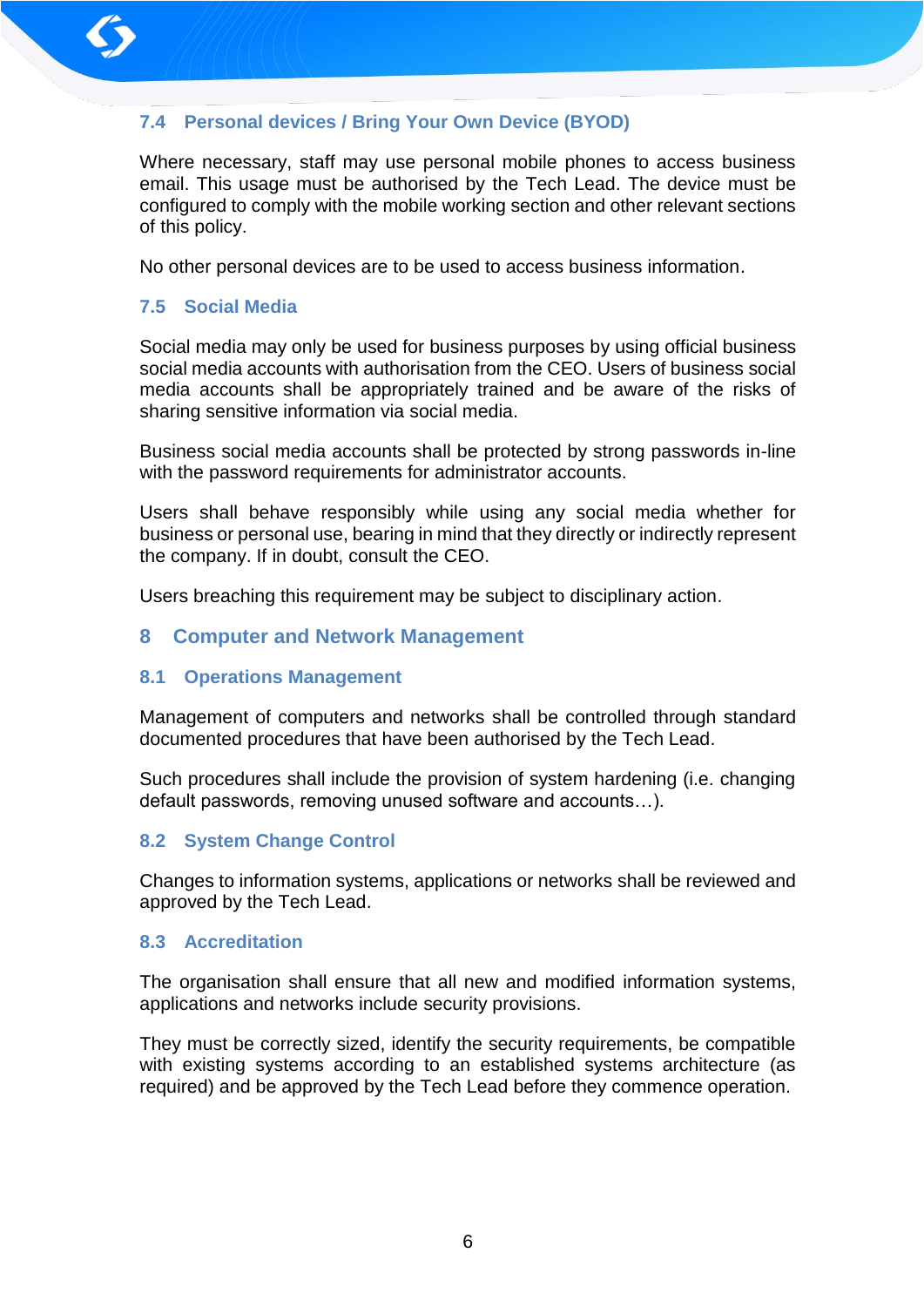

# **8.4 Software Management**

All application software, operating systems and firmware shall be updated on a regular basis to reduce the risk presented by security vulnerabilities.

All software security updates/patches shall be installed within 14 days of their release.

Only software which has a valid business reason for its use shall be installed on devices used for business purposes.

Users shall not install software or other active code on the devices containing business information without permission from the Tech Lead.

For the avoidance of doubt, all unnecessary and unused application software shall be removed from any devices used for business purposes.

#### **8.5 Local Data Storage**

Data shall not be stored locally on the business premises, except temporarily provided that a loss would not impact any business activities.

#### **8.6 External Cloud Services**

Where data storage, applications or other services are provided by another business (e.g. a 'cloud provider') there must be independently audited, written confirmation that the provider uses data confidentiality, integrity and availability procedures which are the same as, or more comprehensive than those set out in this policy.

The agreement with the other business shall include the provision of secure backups for Sweep's data. Otherwise, an alternate and secure backup solution shall be implemented.

# **8.7 Protection from Malicious Software**

The business shall use software countermeasures, including anti-malware, and management procedures to protect itself against the threat of malicious software.

All computers, servers, laptops, mobile phones and tablets shall have antimalware software installed, where such anti-malware is available for the device's operating system.

All anti-malware software shall be set to:

- scan files and data on the device on a daily basis;
- scan files on-access;
- automatically check for, and install, virus definitions and updates to the software itself on a daily basis;
- block access to malicious websites.